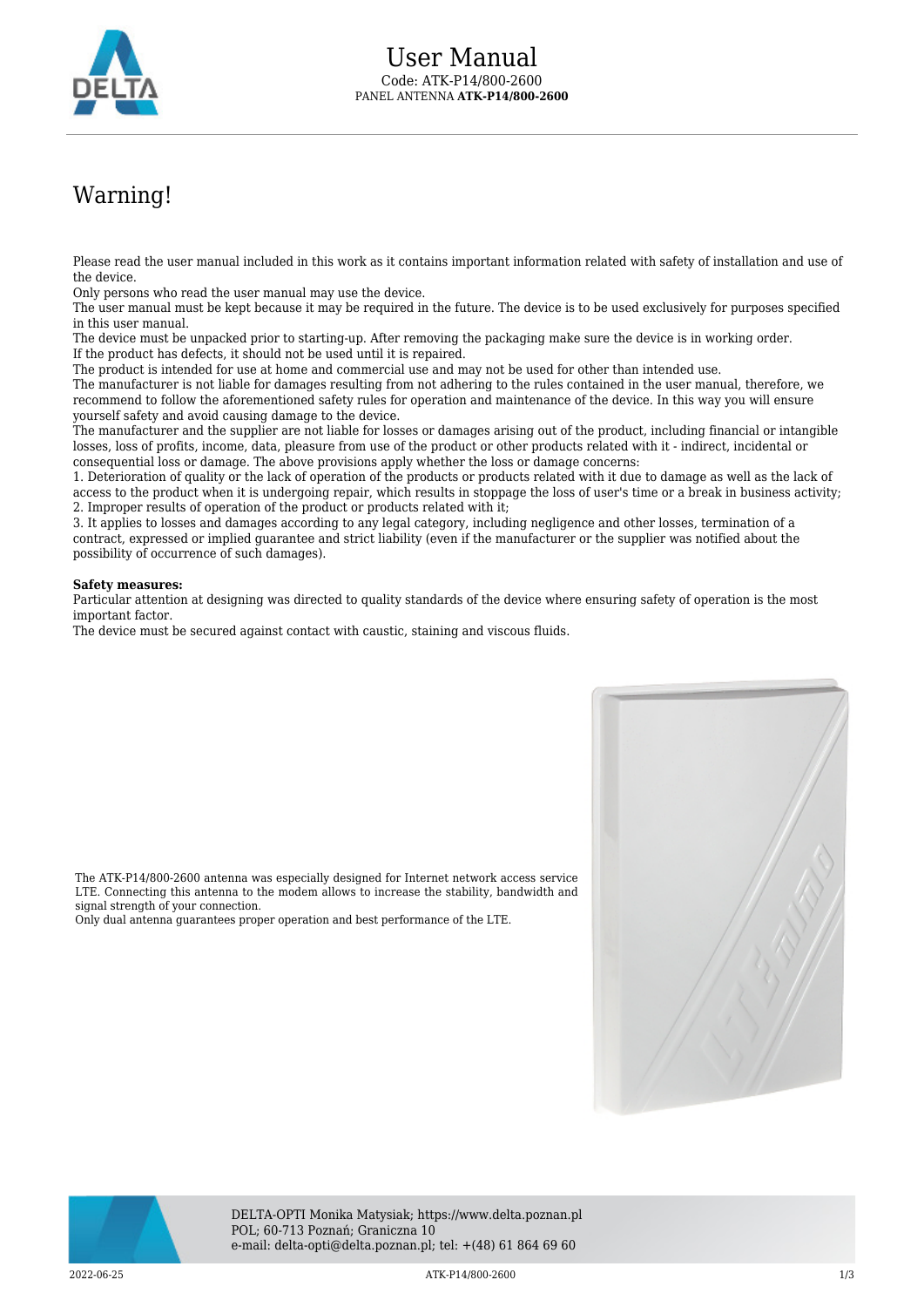

## User Manual Code: ATK-P14/800-2600 PANEL ANTENNA **ATK-P14/800-2600**

| Frequency range:           | $\cdot$ 800  900 MHz,<br>• 1800  2600 MHz                                                |
|----------------------------|------------------------------------------------------------------------------------------|
| Connector:                 | 2 x "N" Socket                                                                           |
| Gain:                      | • 2 x max. 14 dBi @ 1800  2600 MHz,<br>• 2 x max. 10 dBi @ 800  900 MHz                  |
| Impedance:                 | $50 \Omega$                                                                              |
| Polarization:              | Vertical / Horizontal                                                                    |
| Horizontal beam width (H): | 30 <sup>o</sup>                                                                          |
| Vertical beam width (V):   | 25°                                                                                      |
| Main features:             | $\bullet$ Mast diameter $\varnothing$ 35  50 mm<br>• High resistance to wind and weather |
| Weight:                    | 1.47 kg                                                                                  |
| Dimensions:                | 403 x 302 x 60 mm                                                                        |
| Guarantee:                 | 2 years                                                                                  |

## Mounting side view: